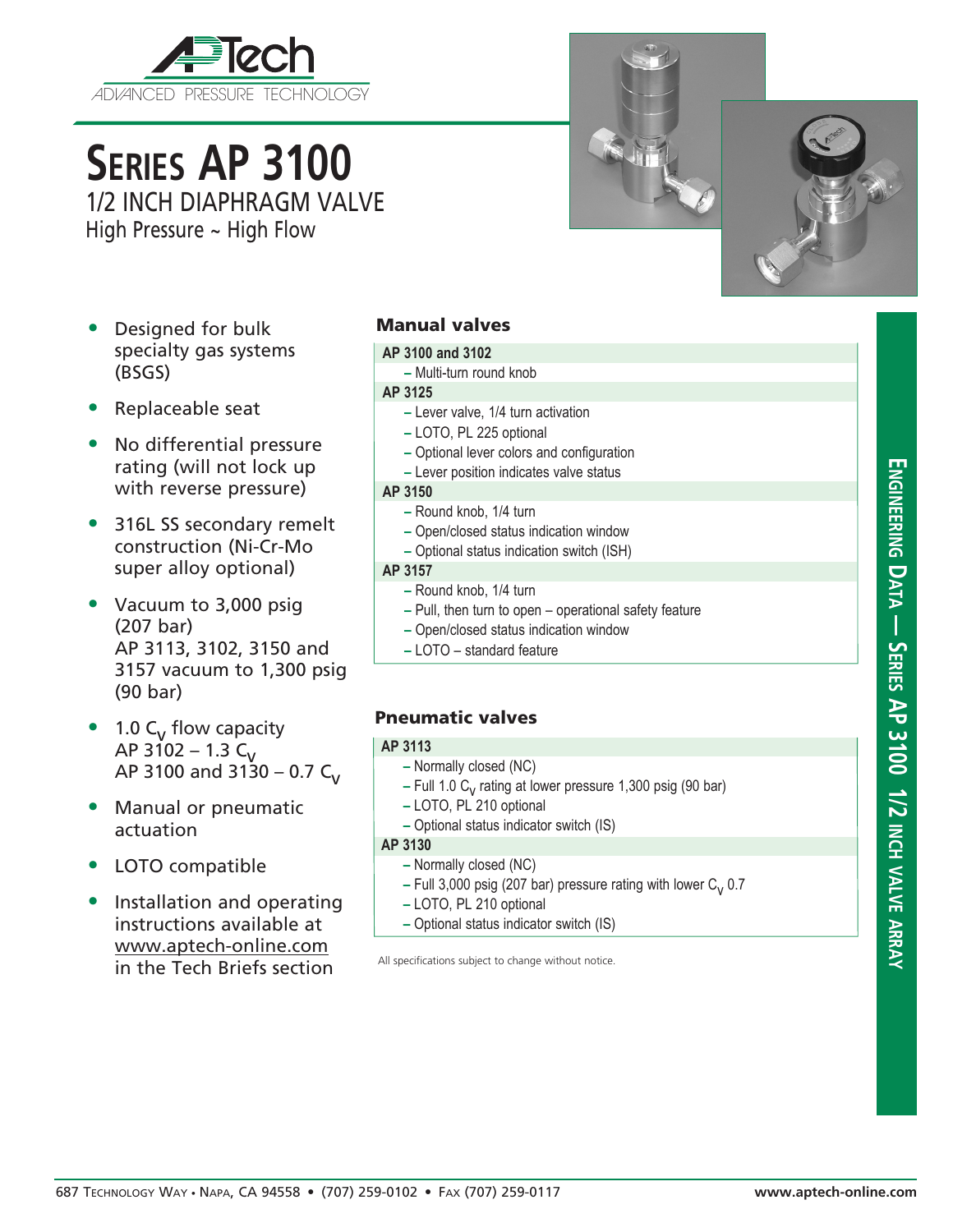# $H$  **i** GH PRESSURE ~ HIGH FLOW ~ HIGH PURITY

# Engineering Data — AP 3113 and AP 3130 Series – Pneumatic Valves

| Inlet pressure             | AP 3113 | Vacuum to 1,300 psig (90 bar)   |  |
|----------------------------|---------|---------------------------------|--|
|                            | AP 3130 | Vacuum to 3,000 psig (207 bar)  |  |
| Outlet pressure            |         | Vacuum to inlet pressure        |  |
| Proof pressure             |         | 150% of maximum rating          |  |
| Burst pressure             |         | 300% of maximum rating          |  |
| Actuation pressure         |         | 70 to 110 psig (4.8 to 7.6 bar) |  |
| <b>Status</b>              |         | Normally closed                 |  |
| Actuation port             |         | 1/8 inch NPT, top port          |  |
| Flow coefficient $(C_v)^*$ | AP 3113 | $1.0$ (X <sub>T</sub> = 0.7)    |  |
|                            | AP 3130 | $0.7$ ( $XT = 0.5$ )            |  |

#### Engineering Data — AP 3100, AP 3102, AP 3125, AP 3150 and AP 3157 Series – Manual Valves

| Inlet pressure             | AP 3100, AP 3125<br>AP 3102, AP 3150, AP 3157 | Vacuum to $3,000$ psig (207 bar)<br>Vacuum to 1,300 psig (90 bar) |
|----------------------------|-----------------------------------------------|-------------------------------------------------------------------|
| Outlet pressure            | Vacuum to inlet pressure                      |                                                                   |
| Proof pressure             |                                               | 150% of operating pressures                                       |
| Burst pressure             |                                               | 300% of operating pressures                                       |
| Flow coefficient $(C_v)^*$ | AP 3102                                       | $1.3$ (X <sub>T</sub> = 1.0)                                      |
|                            | AP 3125, AP 3150, AP 3157                     | $1.0$ (X <sub>T</sub> = 0.6)                                      |
|                            | AP 3100                                       | $0.7$ (X <sub>T</sub> = 0.5)                                      |

\*Flow coefficient based on 1/2 inch connectors.

#### Engineering Data — Other parameters all valves

| Inlet and outlet connectors        | 1/2 inch face seal or tube weld                                                        |  |
|------------------------------------|----------------------------------------------------------------------------------------|--|
|                                    | (3/4 inch face seal or tube weld, 1/4 inch face seal** or 3/8 inch tube weld optional) |  |
| Internal volume                    | $0.36$ in <sup>3</sup> (6.0 cm <sup>3</sup> ) for body                                 |  |
| Operating temperature (PCTFE seat) | -40° to +150° F (-40° to 65° C)***                                                     |  |
| Surface finish                     | 15 uin Ra max / 10 uin. Ra avg. (0.4/0.25 um) standard;                                |  |
|                                    | 10 μin (0.25 μm); 7 μin (0.18 μm); and 5 μin (0.13 μm) Ra max optional                 |  |
| Inboard leakage                    | $2 \times 10^{-10}$ sccs                                                               |  |
| Outboard leakage                   | 2 x 10-9 sccs He at 500 psig inlet pressure                                            |  |
| Leakage across seat                | 1 x 10-9 sccs He at 500 psig inlet pressure                                            |  |

\*\*1/4 inch face seal are high flow type.

\*\*\*VS option 14º to 194ºF (-10º to + 90ºC).

# Engineering Data — Wetted materials

| Body      | SS 316L secondary remelt   | Ni-Cr-Mo alloy / UNS N06022 |
|-----------|----------------------------|-----------------------------|
| Spring    | SS 316                     | Ni-Cr-Fe alloy / UNS N06600 |
| Diaphragm | Ni-Co alloy / UNS R30003   | Ni-Co alloy / UNS R30003    |
| Seat      | PCTFE (Polyimide optional) | <b>PCTFE</b>                |
| Poppet    | <b>SS 316L</b>             | Ni-Cr-Mo alloy / UNS N06022 |

All specifications subject to change without notice.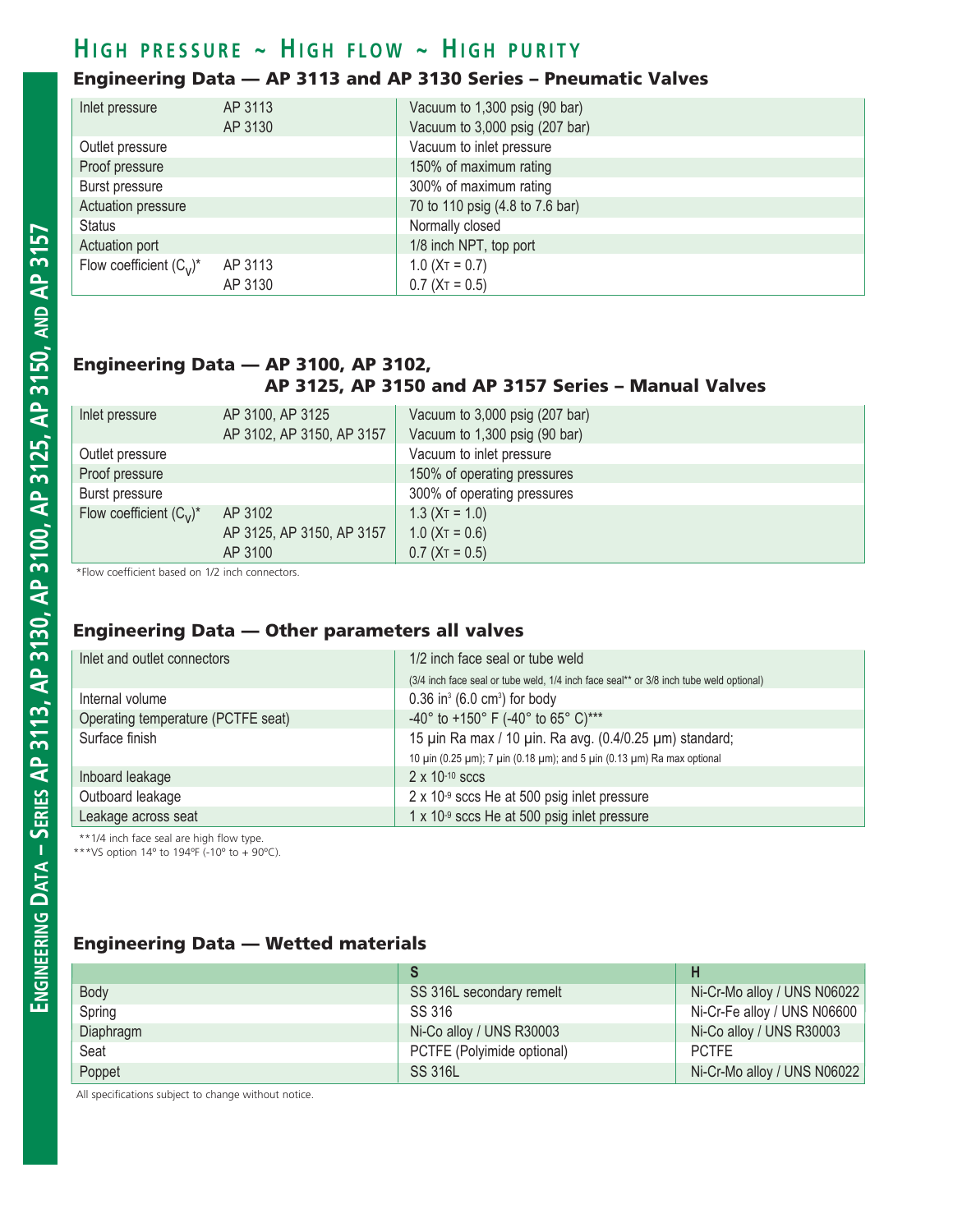

Metric dimensions are for reference only.

## The AP 3100 Series – Tomorrow's BSGS valve, today

The AP 3100 Series is a complete family of 1/2 inch diaphragm valves designed to deliver both bulk specialty and house gases. Manual and pneumatic versions coupled with a variety of connections and options provide an array of choices to suit most any application. High pressure melds with high flow to meet today's emerging challenge in bulk specialty gas system (BSGS) delivery.

Though this is a spring type diaphragm valve, it embraces ultraclean technology to deliver ultra high purity gases, contributing virtually no contamination to the process stream. The design is also unique in that there is no differential backpressure rating common to most spring type diaphragm valves. One can flow at full rated pressure in either direction through the valve. The only caveat is that in the reverse flow direction, the valve does not achieve full flow capacity,  $C_v$ , until the pressure differential (outlet to inlet) is less than 40 psi (2.8 bar).

Naturally, the AP 3100 Series is manufactured utilizing state of the art techniques, as are all AP Tech products.